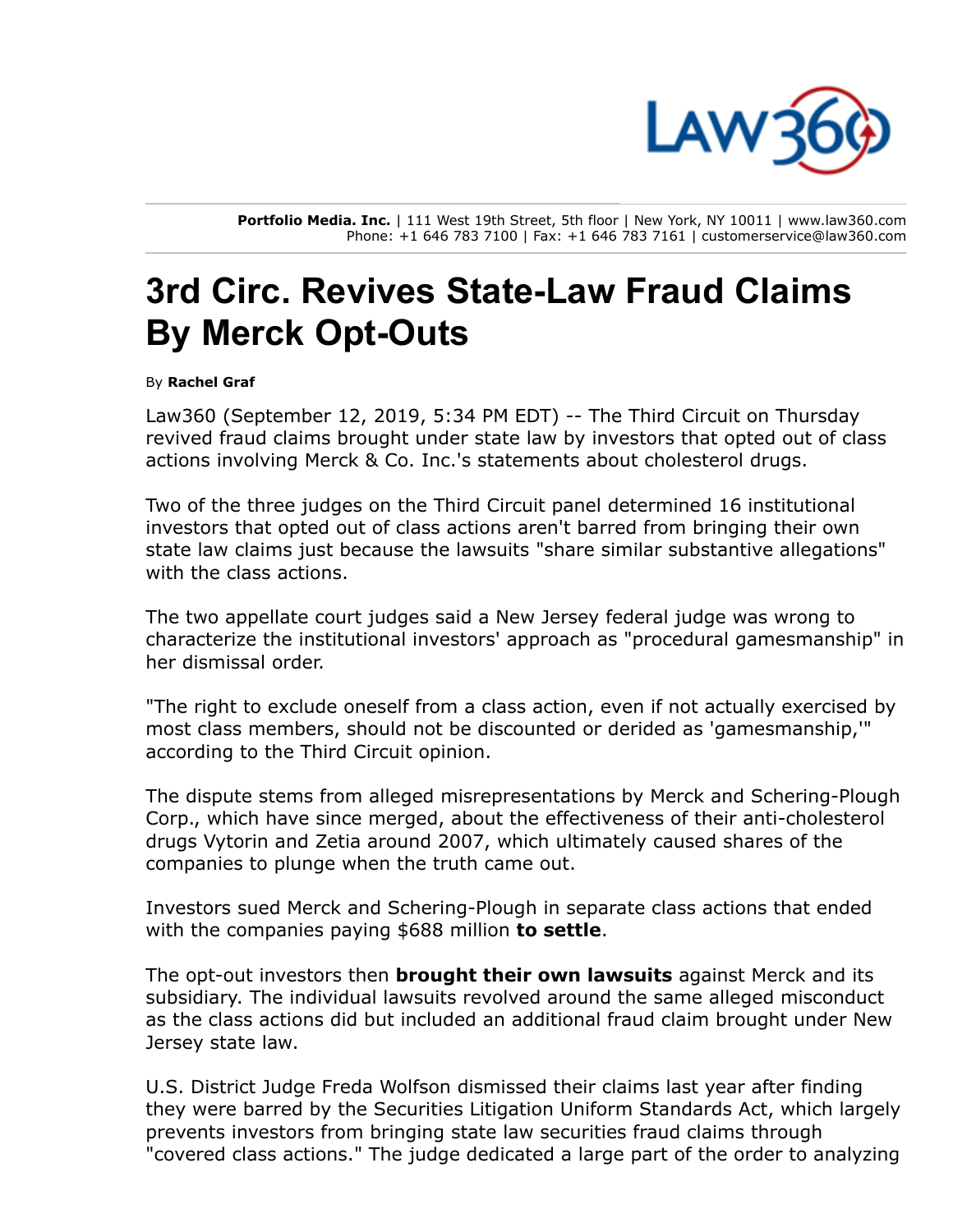whether the individual actions constituted "covered class actions," and ultimately decided they were.

SLUSA's definition of "covered class actions" includes groups of lawsuits concerning the same issues in the same court that are filed on behalf of at least 50 people and "joined, consolidated, or otherwise proceed as a single action for any purpose."

In her dismissal order, Judge Wolfson said the individual actions were similar enough to the class actions to group them together, creating a "covered class action" barred by SLUSA.

But the Third Circuit judges said they were hard-pressed to think of an instance in which cases that never overlapped could "proceed as a single action."

"To be clear, we do not read the single action requirement to mean that cases must be coextensive with one another but rather that they be at least partially coordinated, which would seem invariably to require that they coincide for some period," according to the opinion.

U.S. Circuit Judge Patty Shwartz dissented from the majority, saying the wording in SLUSA suggests "covered class actions" should be defined broadly. SLUSA says "covered class actions" include lawsuits that are "joined, consolidated, or otherwise proceed as a single action for any purpose." Here, "otherwise" suggests the lawsuits don't have to be formally consolidated to be a "covered class action," while "any" suggests the lawsuits can proceed together "for whatever reason," according to the dissent.

The majority's interpretation of SLUSA could result in "absurd or bizarre results," according to the dissent.

"Under plaintiffs' interpretation, an opt-out action filed thirty minutes after a class action settles would not be SLUSA-precluded, but the identical opt-out action filed thirty minutes before a class action settles would be SLUSA-precluded simply because such an opt-out action would be pending in a court contemporaneously with the class action," Judge Shwartz said.

Counsel for the parties didn't respond Thursday to requests for comment.

U.S. Circuit Judges Patty Shwartz, Cheryl Ann Krause and Stephanos Bibas sat on the panel for the Third Circuit.

The investors are represented by Daniel Hume, Karina Kosharskyy, Ira Press and Meghan Summers of Kirby [McInerney](https://www.law360.com/firms/kirby-mcinerney) LLP.

Merck is represented by Daniel Juceam, Daniel Kramer and Theodore Wells Jr. of Paul Weiss Rifkind [Wharton](https://www.law360.com/firms/paul-weiss) & Garrison LLP.

The case is North Sound Capital LLC et al. v. Merck & Co. Inc. et al., case number [18-2317](https://www.law360.com/cases/5b293ac8195b5e79a2000144) before the U.S. Court of [Appeals](https://www.law360.com/agencies/u-s-court-of-appeals-for-the-third-circuit) for the Third Circuit.